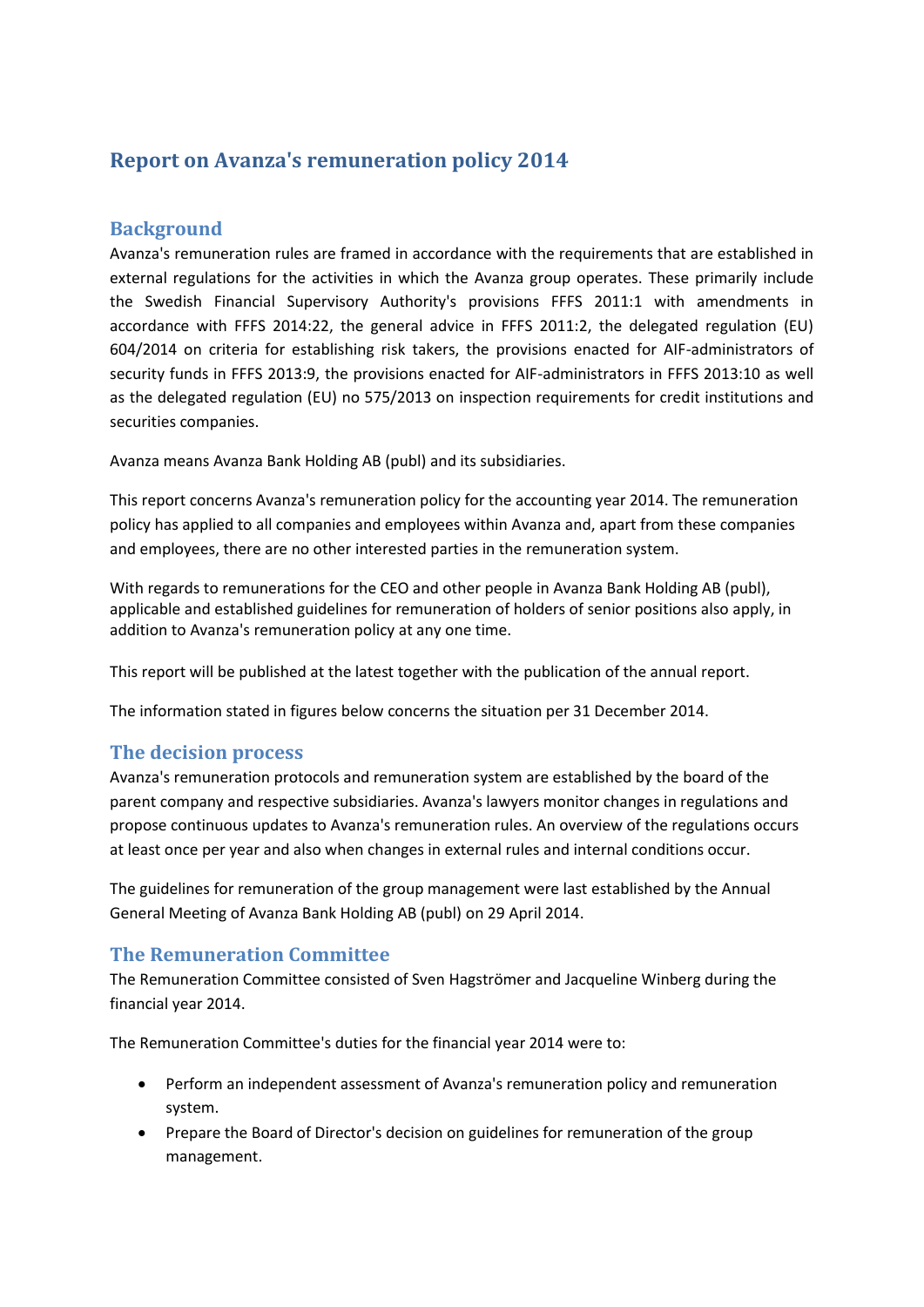- Prepare the Board of Director's decision on measures to follow up the application of Avanza's remuneration policy and remuneration system.
- Prepare the Board of Director's decision on remuneration of the executive management.
- Prepare the Board of Director's decision on remuneration for employees who have overarching responsibility for any of Avanza's monitoring roles.

Consideration is given to the shareholders', investors' and other interested parties' long-term interests when preparing the Board of Director's decision.

The Nomination Committee has had five minuted meetings and also maintained continuous contact during 2014.

No external consultants have been engaged for preparation of the remuneration protocols.

#### **Specific features of the remuneration system**

Avanza's remuneration rules are designed to encourage good performance and to attract new colleagues. They also counteract excessive risk taking and conflicts of interest, as well as promote healthy and effective risk management.

#### **Balance between salary and variable remuneration**

Avanza strives to achieve an appropriate balance between fixed salary and variable remuneration, where the fixed salary will be a sufficiently large proportion of the employee's total remuneration to make it possible to establish the variable remuneration at SEK 0.

When deciding how much of the remuneration will be variable, the size and cost of the capital that is required to operate activities, and the risk that future income expectations will not be realised, must be taken into consideration. The risk that the variable remuneration involves risks being taken in order to affect the earnings for the period, and the size and cost of the liquidity risk (the extra capital that is required to operate the relevant activities), is also taken into consideration.

The variable remuneration of an employee per year must never exceed 100% of the fixed annual salary for the employee.

#### **Criteria for fixed salary**

Fixed salaries must be determined in advance for the work which the employee is employed to perform, and reflect relevant occupational experience and organisational responsibility in accordance with the conditions in the employee's employment contract and work description.

## **Criteria for variable remuneration**

Employees in Avanza have the chance to receive performance-related pay in addition to the fixed salary for results achieved during the financial year 2014. The variable remuneration, the sum or size of which is not determined in advance, is established for each individual employee based on a qualitative assessment of the results of the employee's individual performance in relation to the employee targets. The individual targets are based on the department's and the company's overarching targets.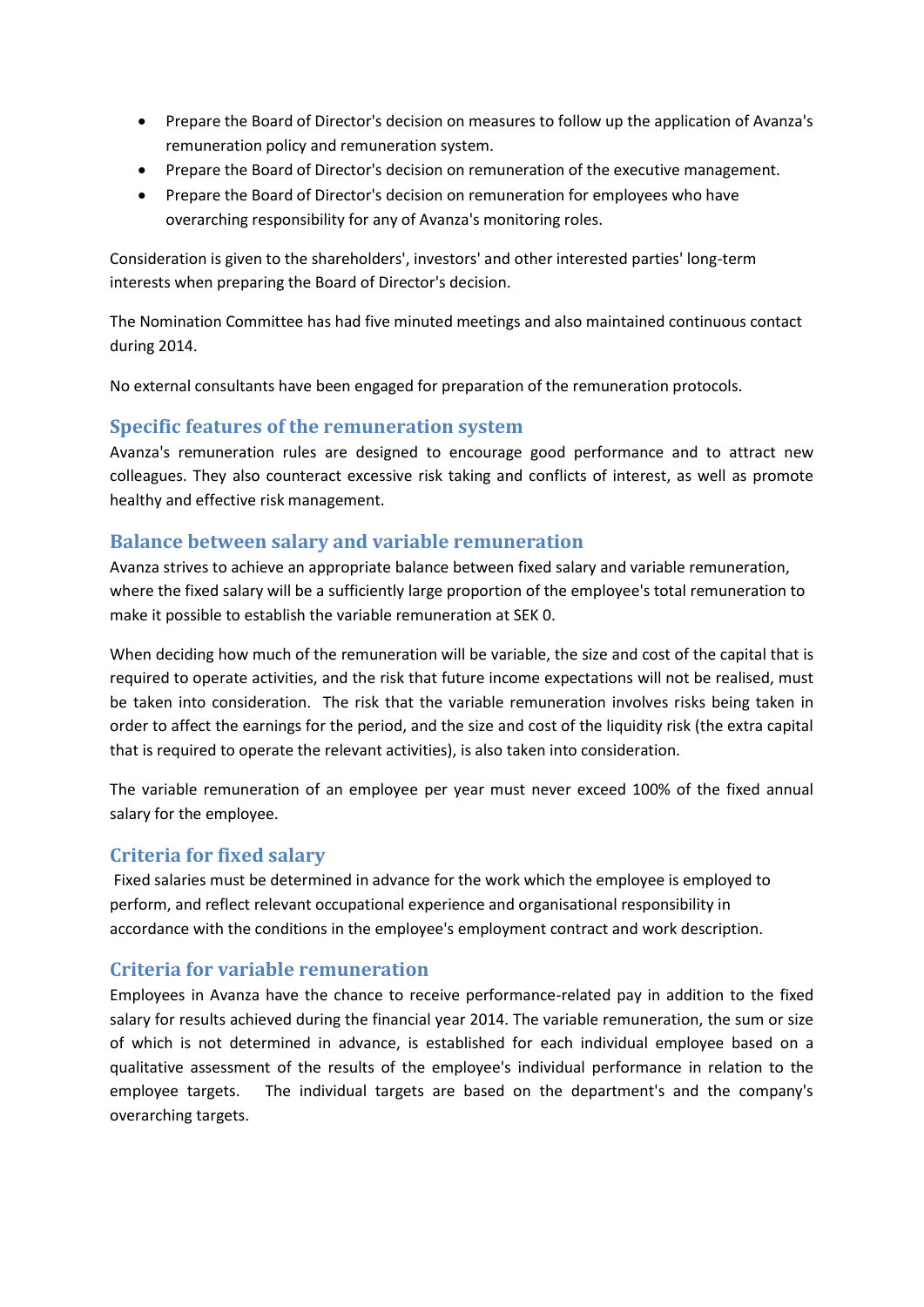Both financial and non-financial criteria are considered when assessing employees' results. If Avanza makes a loss, as a key principle no variable remuneration will be paid to employees in the group management for the calendar year.

The total variable remuneration that is paid to Avanza's employees must not be so great that it limits Avanza's capacity to maintain a sufficient capital basis or to strengthen the capital basis as required.

## **Fundamental principles for individual targets**

All employees have individual targets, which are established for each year and which focus on the individual's primary work assignments. The individual targets must be specific, measurable, accepted by both manager and employee, realistic but also challenging and time-bound. The individual targets must reflect Avanza's overarching targets, which are broken down for the respective departments and finally broken down into individual targets.

## **Risk analysis**

Avanza's activities are characterised by low risk taking. Avanza's risk exposure is considerably reduced by avoiding activities such as proprietary trading.

All variable remuneration is established on a discretionary basis, based on a qualitative assessment of individual performances in relation to individual targets. Avanza actively works so that no individual targets and connected variable remuneration will encourage excessive risk taking. Avanza does not guarantee that any variable remuneration will be paid.

The Board of Directors performs an annual review and establishes which employees may affect Avanza's risk level based on an analysis of which positions may have a significant impact on Avanza's risk profile.

#### **Risk takers**

Avanza has identified all employees based on the following employee categories, as people in these positions have typically been considered to be able to have a significant impact on Avanza's risk profile:

- executive management;
- employees with responsibility for supervisory functions;
- other risk takers who are assessed as being able to have a significant impact on Avanza's risk profile; and
- employees with a *total* remuneration equivalent to that which an employee in group management receives as a minimum for the same calendar year.

## **Deferment and payment of variable remuneration**

The key principle is that at least 40% of variable remuneration for risk takers, whose variable remuneration during the calendar year amounts to a minimum SEK 100,000, will be deferred by up to three to five years before it is paid out or the ownership right is transferred to the employee.

At least 60% of the variable remuneration for employees in the executive management and other risk takers whose variable remuneration for the calendar year amounts to the average of the variable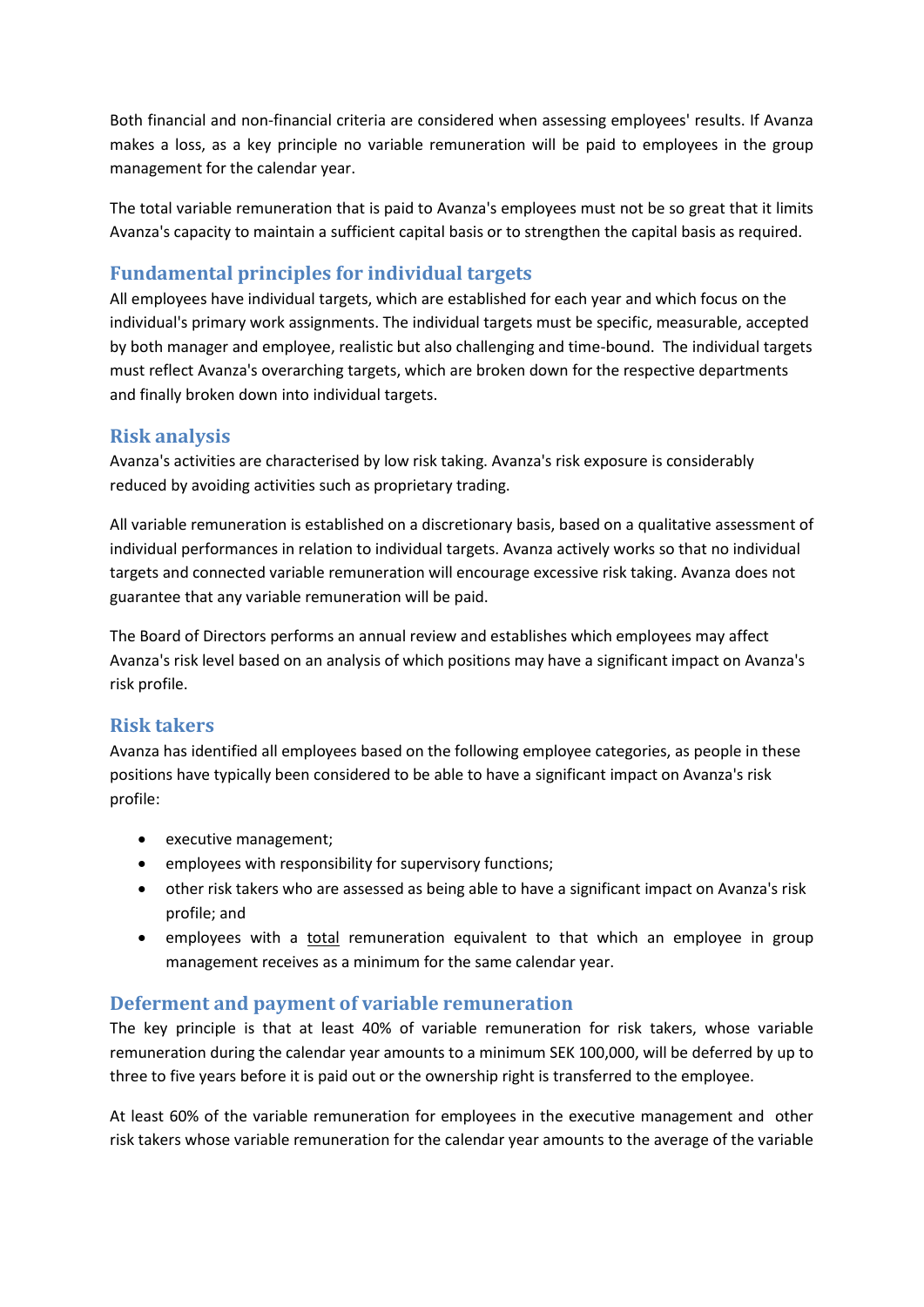remuneration of group management for the same calendar year will be deferred by up to three to five years before it is paid out or the ownership right is transferred to the employee.

When deciding how much of the payment of the variable remuneration will be deferred and how long the deferment will last, Avanza will take into consideration the company's business cycle, the risks the business activity entails, the employee's responsibility and work assignments, as well as the size of the variable remuneration.

When determining the length of payment deferment, consideration will be given to how much responsibility the employee has and the level of risk the employee may take in relation to when such potential risks may materialise, as well as when the long-term results of these can be definitively established. The purpose is that risks will materialise before payment.

Avanza pays out the retained part of the remuneration once per year, evenly divided over the time in which the remuneration was deferred (pro rata). The first payment will only be made one year after the variable remuneration has been set.

## **Criteria for payment of remuneration that has been retained**

Variable remuneration that has been retained will only be paid to employees to the extent this is justified with regards to Avanza's financial situation, and to the extent this is motivated with consideration to Avanza's and the employee's results. Such compensation may also completely lapse.

In addition, if with hindsight it appears that a previous decision on variable remuneration of a risk taker was based on incorrect grounds, the decision will be reconsidered. In order to have the chance to identify such incorrect grounds, an assessment will be made of the criteria that formed the basis of the original decision, before each payment of the retained variable remuneration. If previously established variable remuneration is revised following reassessment, the retained share of the variable remuneration must first be reduced. Secondly the variable remuneration for the current calendar year will be reduced and finally the variable remuneration for future calendar years will be reduced.

#### **Remunerations 2014**

Avanza has recorded costs for remunerations for the financial year 2014 as follows:

Avanza does not gear activities towards any specific products or areas, the group as a whole constitutes a single business unit, which is why the sums recorded below concern the group as a whole.

For employees in senior positions and employees who are considered to be able to significantly affect Avanza's risk profile, costs totalling SEK 25m have been recorded for salary costs (including commission-based wages), of which SEK 10m concerns salary costs for 8 people in the group management and SEK 15m concern 18 other identified risk takers.

In addition, costs totalling SEK 10m for variable remuneration of these employees have been recorded, of which SEK 7m concern variable remuneration of 8 people in the group management and SEK 3m concern 18 other identified risk takers.